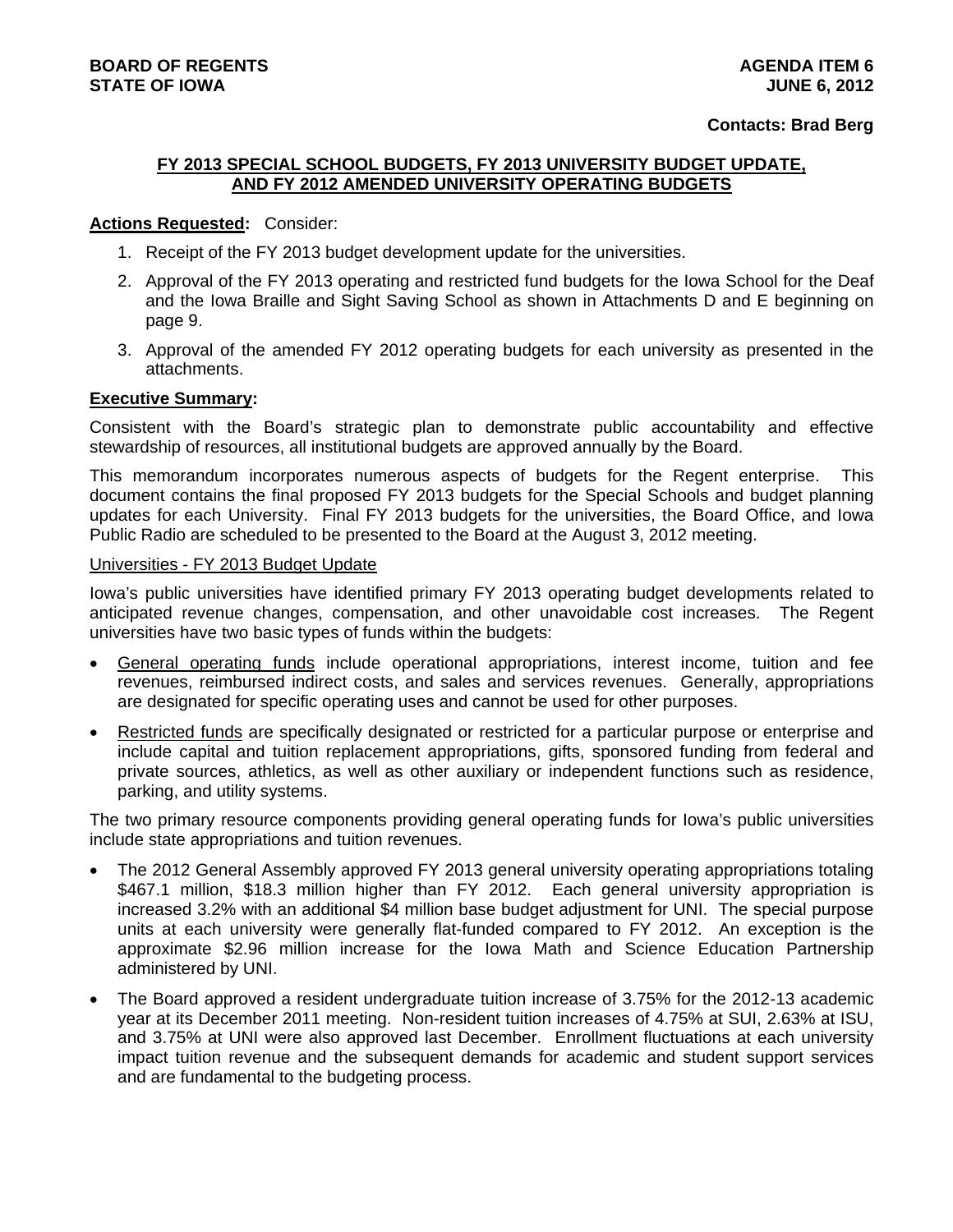Salary and related costs comprise approximately 70% of the operating expenses and are one of the highest priorities for budget planning. The universities will adhere to the FY 2013 salary policies as considered by the Board in Agenda Item 5. There are approximately 6,900 university employees in the Regent Merit System. Of this total, approximately 6,400 are in AFSCME bargaining units with the remainder being supervisory or confidential. The FY 2013 negotiated increases for AFSCME staff include a 2% across-the-board increase on July 1, 2012, followed by an additional 1% on January 1, 2013. Eligible employees (those not at the maximum of their pay grade) will also receive a 4.5% step increase on their eligibility dates throughout the year. The attachments contain budget planning information related to salaries and other essential or unavoidable cost increases specific to each university.

The university restricted fund budgets will include the second year of capital funding (FY 2013) approved by the 2011 General Assembly for ISU's Biorenewables Complex-Agricultural and Biosystems Engineering Building, SUI's Dental Science Building Renovation, and UNI's Bartlett Hall Renovation. In addition, the restricted fund budgets will include the \$25.1 million tuition replacement appropriation allocated to the three Regent universities and \$3.0 million to be allocated 35/35/30 among SUI, ISU, and UNI to support economic development projects.

# Special Schools – FY 2013 Budgets

The Board is asked to consider approval of the FY 2013 budgets for the Iowa School for the Deaf (ISD), and the Iowa Braille and Sight Saving School (IBSSS) as provided in Attachments D and E. Each of the special schools received a 2% increase in state operating funding for FY 2013, consistent with the allowable growth received by Iowa's K-12 community school districts.

#### FY 2013 Special School Budgets

|              | Operating | Restricted | Total      |
|--------------|-----------|------------|------------|
| ISD.         | 9.339.802 | 1.859.301  | 11.199.103 |
| <b>IBSSS</b> | 7,992,679 | 3.949.386  | 11.942.065 |

The 2011 General Assembly originally appropriated \$2 million in FY 2013 to the Regent institutions to be used for fire safety and ADA compliance. The 2012 General Assembly modified the language to allow up to \$2 million to fund the deductibles on property insurance and to provide the necessary match for funds which may be available from FEMA (Federal Emergency Management Agency) resulting from storm damage incurred on the campuses of the special schools during 2011. These funds are included in the special school restricted budgets.

### University FY 2012 Budget Amendments

Board policy requires approval of increases in general operating budgets. Proposed FY 2012 operating budget amendments for each university are contained in the attachments

#### Iowa Public Radio – FY 2013 Budget Update

.

In December 2004, the Board approved the creation of Iowa Public Radio, which includes WSUI-AM and KSUI-FM at the University of Iowa (KSUI Radio Group); WOI AM and FM, KTPR-FM, KOWI-FM, and KWOI-FM at Iowa State University (WOI Radio Group); and KUNI-FM and KHKE-FM at the University of Northern Iowa (KUNI Radio Group). In May 2007, the Board approved the Public Service Operating Agreement between Iowa Public Radio and the Board of Regents. Under the operating agreement, Iowa Public Radio manages the operations of the Radio Groups.

For FY 2013, the 2012 General Assembly appropriated \$391,568 (the same as the FY 2012 appropriation) to the Board of Regents for Iowa Public Radio operations. The Iowa Public Radio budget is currently scheduled to be presented to the Board at its August meeting.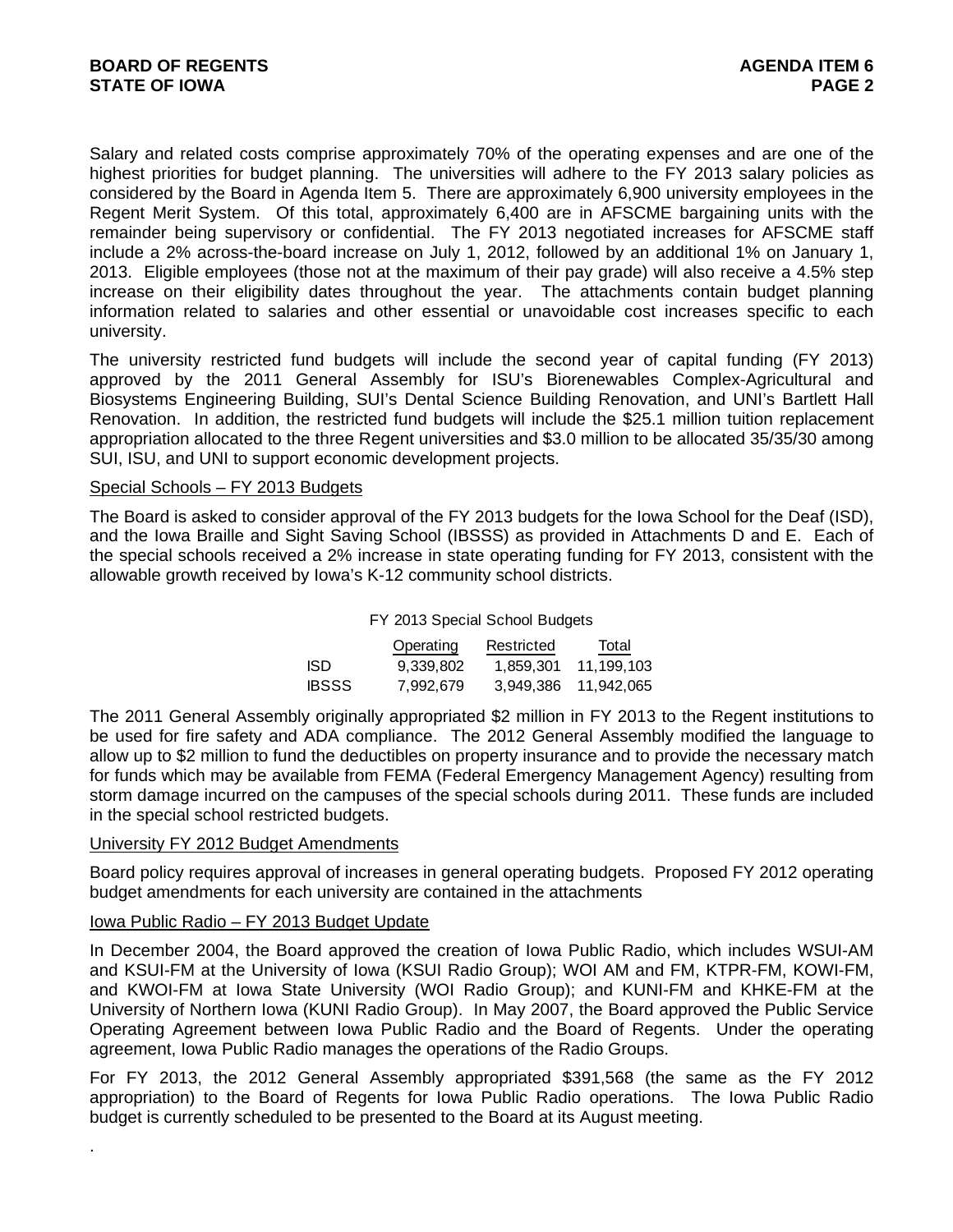# **UNIVERSITY OF IOWA**

#### SUI – FY 2013 Budget Update

The FY 2013 General Education Fund (GEF) budget is being developed based on the most current information available regarding revenue projections and an expenditure plan guided by the University's strategic plan - Renewing the Iowa Promise: "Great Opportunities - Bold Expectations".

Pending the Governor's signature, the general university's FY 2013 state operating appropriation of \$216.4 million is \$6.7 million higher (3.2% increase) than FY 2012. The special purpose operating appropriations for FY 2013 were flat-funded compared to FY 2012 amounts.

The Board approved tuition increases for FY 2013 of 3.75% for all resident students (undergraduate, graduate, and professional) and nonresident professional students. A 4.75% tuition rate increase was approved for nonresident undergraduate and graduate students. The University is anticipating an incoming freshman class at or slightly below the record number from Fall 2011 and expects larger returning classes, improved retention, and a higher mix of non-resident students. In total, the University is projecting \$22.1 million in additional tuition revenue above the original FY 2012 budget.

A complicating factor in projecting indirect cost recoveries is the application of substantial, one-time federal American Recovery and Reinvestment Act (ARRA) awards. The University's current oncampus indirect cost rate is 51.0% and will be effective until July 1, 2014. For FY 2013, the University is currently estimating an 8% decrease (\$4.1 million) in indirect cost recoveries from the FY 2012 budget. The majority of this decrease is due to the reduction of non-recurring federal ARRA awards.

The University's FY 2013 reallocation policy will be guided by the overall operational plan coupled with final determination of available resources and the need to fund unavoidable and other essential cost increases. For FY 2013, the University is anticipating a minimum reallocation policy of approximately 0.5% of the FY 2012 original General Education Fund base. Student financial aid and library acquisitions will be protected from this reallocation policy.

The University will implement the terms of the AFSCME, COGS (graduate assistants), and SEIU (health care workers at UIHC) collective bargaining agreements. The General Education Fund portion of the bargained salary cost increases is estimated at \$3 million. The cost increase includes annualization from the previous year and current year contract costs.

Budget preparation includes the proposed salary policies as included in Agenda Item 5. Funds equal to 2.5% of recurring faculty and non-bargained P&S staff salaries plus projected fringe benefit costs are expected to be allocated to General Education Fund supported budgetary units.

The University completed negotiations with the Federal Department of Health and Human Services in February 2012 which established the FY 2013 fringe benefit rates. The rates are applied to salaries as they are paid to fund the employer's share of fringe benefit costs. For FY 2013, fringe benefit costs related to merit staff will increase by \$0.9 million while P&S and faculty costs will decrease by \$1.9 million. The net effect of changes in fringe benefit rates on the existing General Education Fund is a decrease of \$1.0 million.

Other unavoidable and/or essential cost increases include \$7.6 million for student success initiatives (includes financial aid), \$2.0 million for utilities and opening new buildings, \$2.5 million for building renewal, and \$3.9 million for other expense categories. The University will also allocate approximately \$0.8 million in indirect cost recoveries to those colleges engaged in research activities.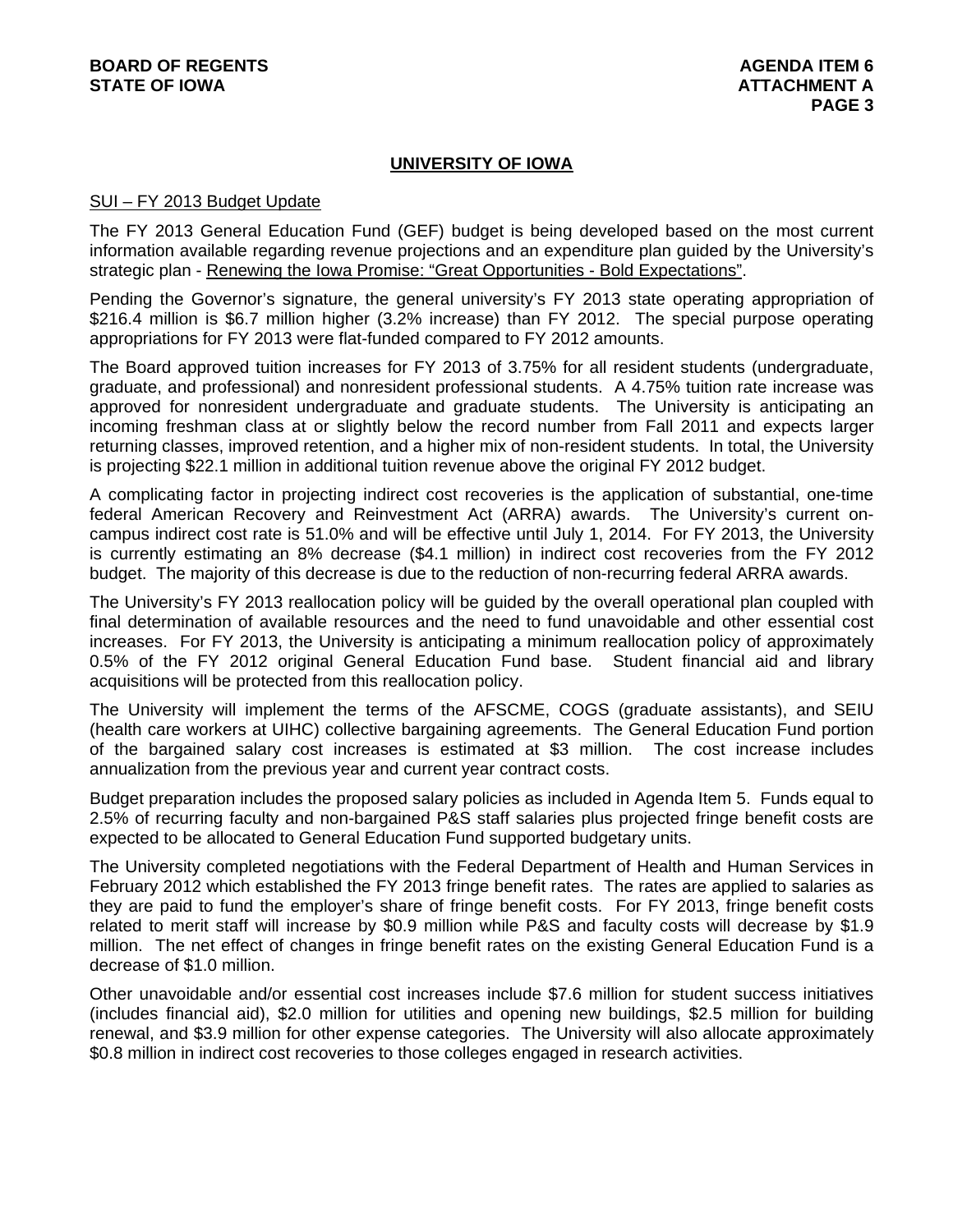# SUI FY 2012 Amended Operating Budgets

The University of Iowa's proposed amended FY 2012 budgets for the General University and the Family Practice appropriated units are provided below.

### **General University**

In August 2011, the Board of Regents approved a FY 2011 budget ceiling increase for the University of Iowa. As reported, a portion of that increase was to support multi-year expenses the Board approved to construct the Library Student Commons project. The FY 2012 budget amendment includes \$4 million of these one-time advanced commitment funds earned in the prior year that are budgeted for the Library Student Commons project in FY 2012, with additional project expenses expected to occur in FY 2013.

### **Family Practice**

Interest income received by the Statewide Family Practice Training Program is expected to slightly exceed the budgeted amount by \$2,500. The funds would help offset travel costs and general expenses associated with University outreach activities at the sites of the community-based residency programs.

|                             | <b>GENERAL UNIVERSITY</b> |             | <b>FAMILY PRACTICE</b> |           |       |                                           |
|-----------------------------|---------------------------|-------------|------------------------|-----------|-------|-------------------------------------------|
|                             | <b>Current Budget</b>     | Adjustments | Amended Budget         |           |       | Current Budget Adjustments Amended Budget |
| <b>REVENUES</b>             |                           |             |                        |           |       |                                           |
| General Appropriations      | 209,737,311               |             | 209,737,311            | 1,788,265 |       | 1,788,265                                 |
| Interest                    | 1,666,689                 |             | 1,666,689              | 5,000     | 2,500 | 7,500                                     |
| <b>Tuition and Fees</b>     | 365,684,000               |             | 365,684,000            |           |       |                                           |
| Reimb. Indirect Costs       | 48,588,000                |             | 48,588,000             |           |       |                                           |
| Other Income                | 125,000                   |             | 125,000                |           |       |                                           |
| OI: Advanced Commitments    |                           | 4,000,000   | 4,000,000              |           |       |                                           |
| <b>TOTAL REVENUES</b>       | 625,801,000               | 4,000,000   | 629,801,000            | 1,793,265 | 2,500 | 1,795,765                                 |
| <b>EXPENDITURES</b>         |                           |             |                        |           |       |                                           |
| Fac. & Inst. Off. Salaries  | 230,636,000               |             | 230,636,000            | 1,430,612 |       | 1,430,612                                 |
| Prof.& Sci. Staff Salaries  | 121,126,000               |             | 121,126,000            | 272.136   |       | 272,136                                   |
| General Service Staff Sal.  | 71,028,000                |             | 71,028,000             | 54,250    |       | 54,250                                    |
| Hourly Wages                | 3,648,000                 |             | 3,648,000              | 26,000    |       | 26,000                                    |
| Subtotal - Salaries         | 426.438.000               |             | 426,438,000            | 1,782,998 |       | 1,782,998                                 |
| Supplies and Services       | 49,566,000                |             | 49,566,000             | 10.267    | 2,500 | 12,767                                    |
| <b>Library Acquisitions</b> | 16,062,000                |             | 16,062,000             |           |       |                                           |
| Rentals                     | 3,200,000                 |             | 3,200,000              |           |       |                                           |
| <b>Utilities</b>            | 33,555,000                |             | 33,555,000             |           |       |                                           |
| Bldg. Repairs               | 10,173,000                | 4.000.000   | 14,173,000             |           |       |                                           |
| Auditor of State Reimb.     | 605,000                   |             | 605,000                |           |       |                                           |
| Equipment                   | 10,139,000                |             | 10,139,000             |           |       |                                           |
| Aid to Individuals          | 76,063,000                |             | 76,063,000             |           |       |                                           |
| <b>TOTAL EXPENDITURES</b>   | 625,801,000               | 4,000,000   | 629,801,000            | 1,793,265 | 2,500 | 1,795,765                                 |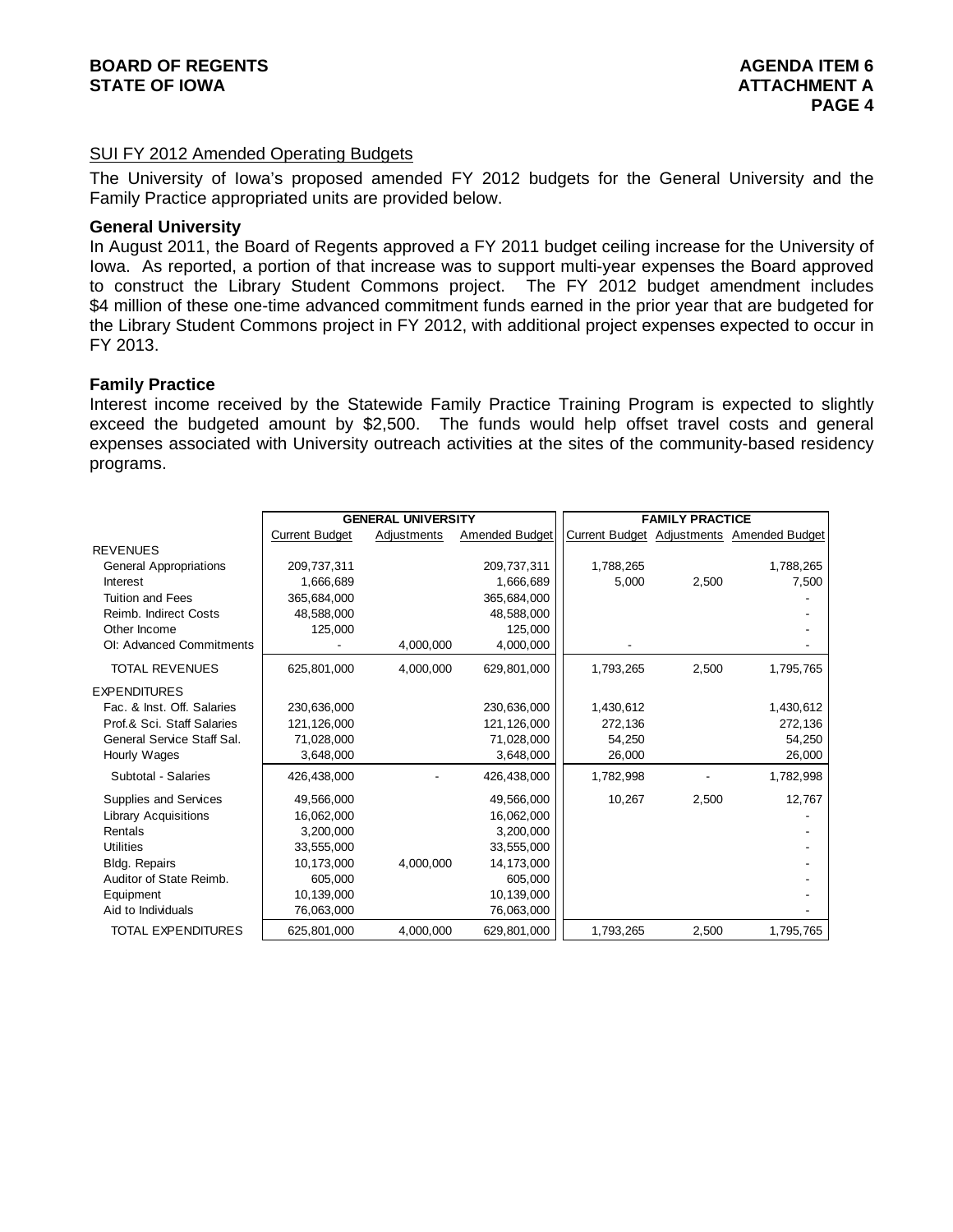# **IOWA STATE UNIVERSITY**

#### ISU FY 2013 Budget Update

Iowa State University's strategic plan, Meeting the Challenges of the 21<sup>st</sup> Century has guided planning for the FY 2013 budget. ISU continues to conduct planning using the Resource Management Model, a responsibility-centered approach to budget development. The basic tenets of the model are to attribute revenues and fully allocate administrative costs to colleges and other major administrative units. In doing so, the model provides incentives to maximize revenues, rewards cost efficiencies, and results in differentiated impacts for colleges and other major budget units.

Pending the Governor's signature, the general university's FY 2013 state operating appropriation of \$169.6 million is \$5.2 million higher (3.2% increase) than FY 2012. The special purpose operating appropriations for FY 2013 were flat-funded compared to FY 2012 amounts.

The Board approved tuition increases for FY 2013 of 3.75% for all resident undergraduate and graduate students, 2.63% for nonresident undergraduate and graduate students, 6.0% for professional resident students, and 3.5% for nonresident professional students. The rate increases and current enrollment projections are expected to generate \$23.3 million in additional tuition revenue above the amended FY 2012 budget on page 6. Tuition revenue will be committed for college and institutional priorities that include funding increased student financial aid, unavoidable cost increases and a modest salary adjustment plan for faculty and P&S staff.

Indirect cost recoveries are expected to decrease approximately \$0.7 million in FY 2013 compared to the FY 2012 amended budget reflective of estimated expenditures from sponsored funding for the upcoming year.

Redirecting resources to high priority activities is an on-going part of the planning process for budget development. Reallocated resources will support strategic institutional initiatives in building renewal, enterprise administrative systems development and university marketing programs.

Certain cost increases to the University resulting from contractual arrangements and other external cost drivers cannot be avoided. Budget preparation includes the proposed salary policies as included in Agenda Item 5.

The University expects the incremental cost of the AFSCME contract for merit staff, including supervisory and confidential employees, is projected to be \$1.8 million in FY 2013. These cost estimates include the annualization of the step increases occurring in FY 2012 and an estimated 5% increase in the cost of medical and dental benefits. The cost increase for medical and dental benefits for faculty and staff are estimated at \$1.5 million.

The University plans to budget an additional \$1.5 million to address inflation, particularly for continued cost increases for library acquisitions and other unavoidable regulatory or compliance related costs. In addition, ISU currently plans to invest an additional \$5.4 million in financial aid to address the growing numbers of students applying for admission with higher levels of financial need and to maintain the commitment to accessibility. Strategic commitments to increase staffing levels in areas that are critical to maintaining a safe campus environment and a positive student experience are also being planned in key areas, such as public safety, custodial services, financial aid and other student services.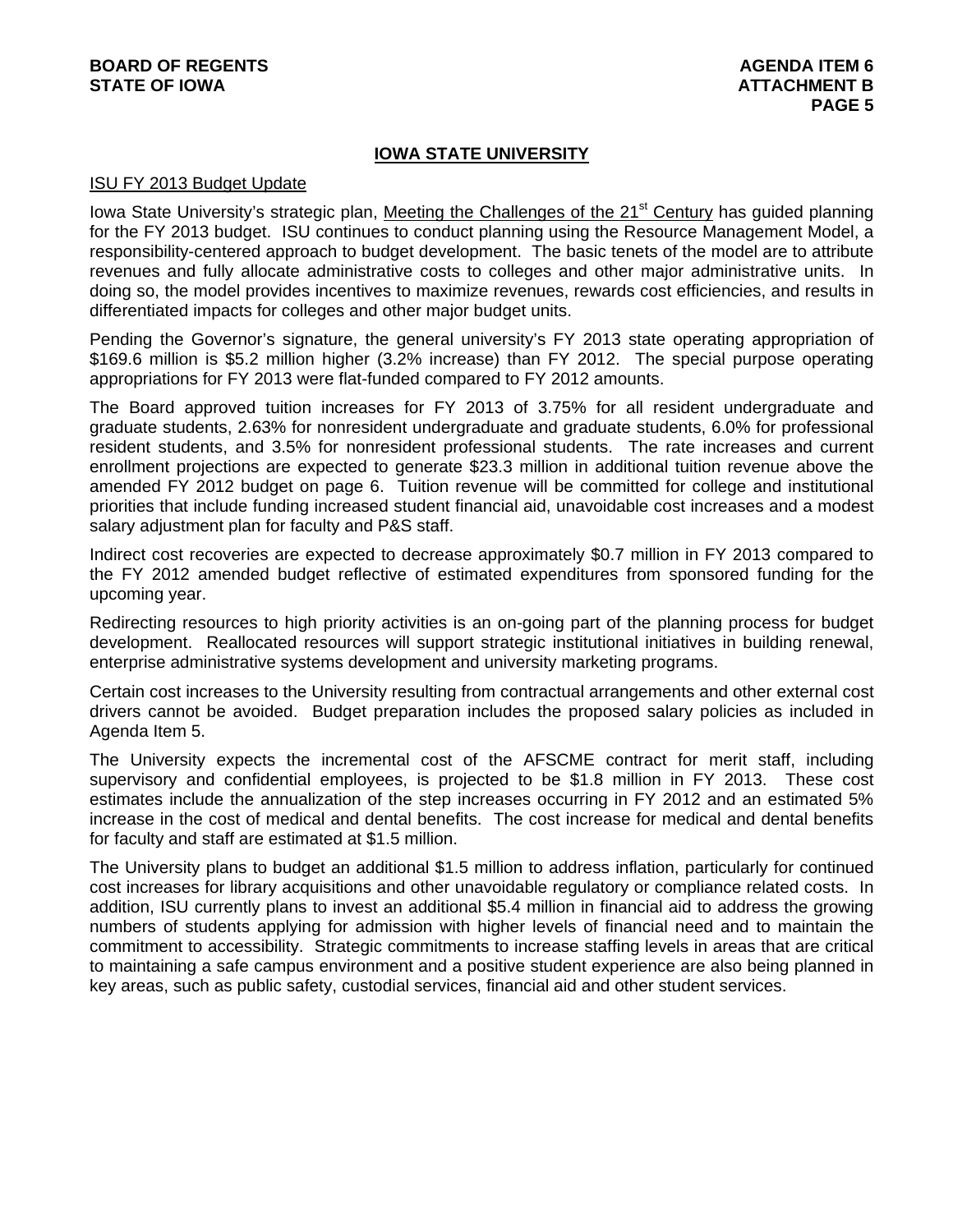#### ISU FY 2012 Amended Operating Budget

Iowa State University's proposed amended FY 2012 budget for the General University is provided below.

Tuition revenues are higher than originally budgeted with another year of record enrollment for FY 2012. Consequently, institutional student financial aid was also increased.

Additional sponsored activity generated more indirect cost recoveries. With more sponsored funding in combination with federally required modifications for funding of research efforts, affected budgeted general university faculty salaries were redirected to the applicable grant funds.

The increased enrollments required additional staff and hourly employees, as well as additional supplies and other costs related to the higher enrollment.

The University applied available resources to one-time capital projects, library acquisitions, and temporary restoration of other services that had been cut during previous years.

The mild winter allowed ISU to recognize significant energy savings, resulting in lower utility costs.

|                               | <b>GENERAL UNIVERSITY</b> |              |                |  |
|-------------------------------|---------------------------|--------------|----------------|--|
|                               | Current Budget            | Adjustments  | Amended Budget |  |
| <b>REVENUES</b>               |                           |              |                |  |
| <b>General Appropriations</b> | 164,345,198               |              | 164,345,198    |  |
| Interest                      | 140,000                   |              | 140,000        |  |
| Tuition and Fees              | 284, 177, 470             | 10,200,000   | 294, 377, 470  |  |
| Reimb. Indirect Costs         | 19,630,000                | 1,000,000    | 20,630,000     |  |
| Sales and Service             |                           |              |                |  |
| Other Income                  | 1,328,000                 |              | 1,328,000      |  |
| <b>TOTAL REVENUES</b>         | 469,620,668               | 11,200,000   | 480,820,668    |  |
| <b>EXPENDITURES</b>           |                           |              |                |  |
| Fac. & Inst. Off. Salaries    | 197,000,000               | (14,600,000) | 182,400,000    |  |
| Prof.& Sci. Staff Salaries    | 74,000,000                | 6,000,000    | 80,000,000     |  |
| General Service Staff Sal.    | 40,000,000                | 600,000      | 40,600,000     |  |
| Hourly Wages                  | 2,500,000                 | 2,800,000    | 5,300,000      |  |
| Subtotal - Salaries           | 313,500,000               | (5,200,000)  | 308,300,000    |  |
| <b>Supplies and Services</b>  | 39,080,518                | 10,000,000   | 49,080,518     |  |
| <b>Library Acquisitions</b>   | 10,115,000                | 300,000      | 10,415,000     |  |
| Rentals                       | 1,400,000                 | 200,000      | 1,600,000      |  |
| <b>Utilities</b>              | 28,000,000                | (2,700,000)  | 25,300,000     |  |
| Bldg. Repairs                 | 6,000,000                 | 4,000,000    | 10,000,000     |  |
| Auditor of State Reimb.       | 525,150                   |              | 525,150        |  |
| Equipment                     | 3,000,000                 |              | 3,000,000      |  |
| Aid to Individuals            | 68,000,000                | 4,600,000    | 72,600,000     |  |
| <b>TOTAL EXPENDITURES</b>     | 469,620,668               | 11,200,000   | 480,820,668    |  |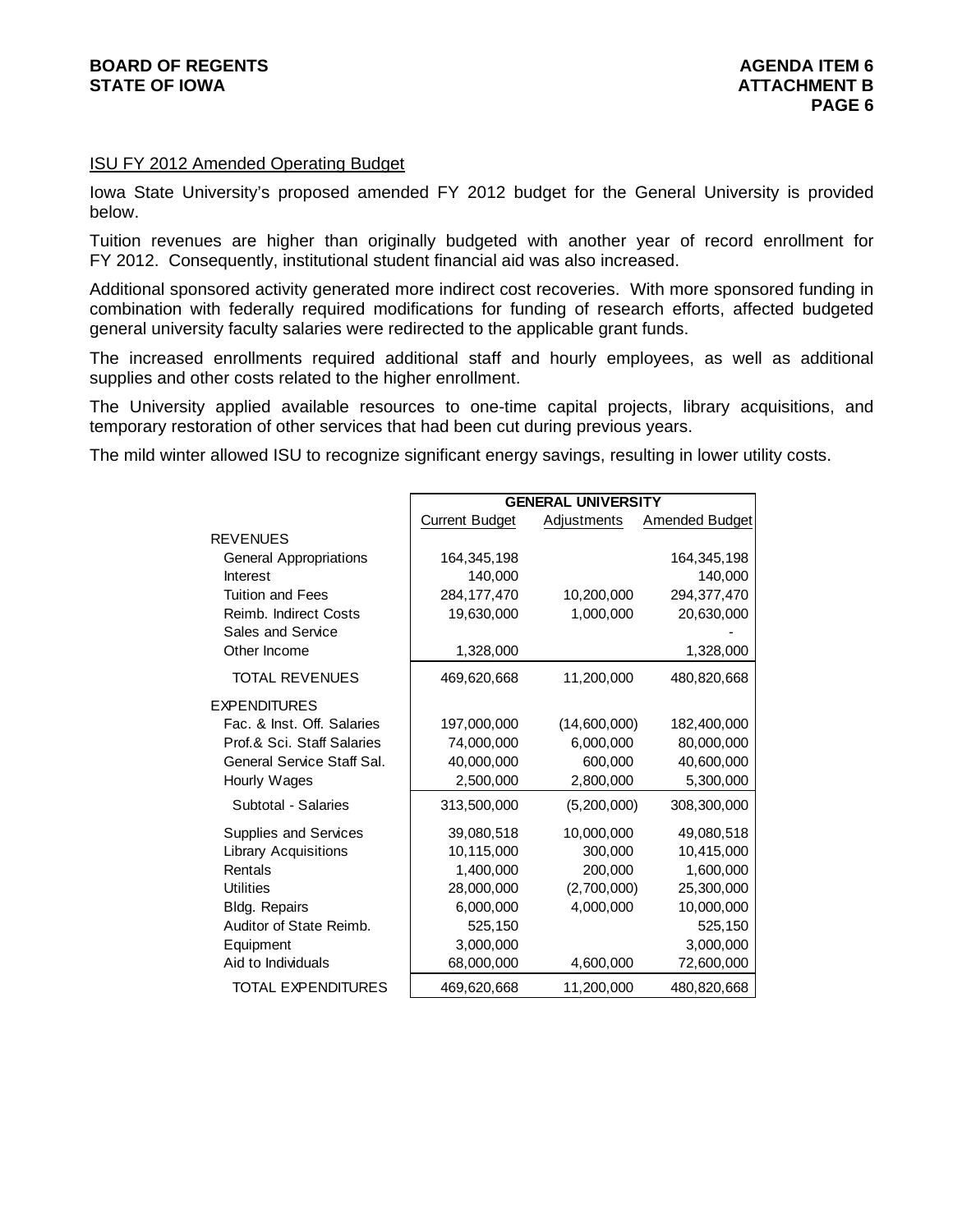## **UNIVERSITY OF NORTHERN IOWA**

#### UNI FY 2013 Budget Update

The 2012 General Assembly approved a FY 2013 state operating appropriation of \$81.1 million for the general university, which is \$6.4 million higher (8.5% increase) than FY 2012. The Math and Science Collaboration received a state funding increase of \$2.96 million and was appropriated a total of \$4.7 million for FY 2013. All other special purpose operating appropriations for FY 2013 are flat-funded compared to FY 2012.

The Board approved tuition increases for FY 2013 of 3.75% for both resident and non-resident undergraduate and graduate students. Based on projected enrollment and the tuition rates, the University currently projects tuition revenue to be \$81.7 million, \$1 million over the amended FY 2012 tuition budget shown on the following page.

Indirect cost recoveries for FY 2013 are currently projected to decline approximately \$650,000 compared to the FY 2012 amended budget due to a reduction in federal grant funding. Investment income and sales/services are expected to remain flat with FY 2012.

University budget preparation includes the proposed salary policies which include the mandatory salary and related benefit increases for the faculty and merit employees. A voluntary agreement through collective bargaining was not reached with United Faculty, thus requiring arbitration. The arbitrator awarded pay increases of 2.25% on July 1, 2012, and 1.25% on January 1, 2013. The majority of the projected \$4 million in incremental salary and fringe costs are mandated by the bargained agreements.

Student financial aid is currently budgeted at \$14.6 million, or approximately the same as FY 2012 amended financial aid amount. Other unavoidable cost increases include utilities and insurances and are expected to increase approximately \$0.4 million.

Resources have not been available to make progress to the University's goal to increase the building repair budget to \$2 million over the next three to four years and to \$3 million in five to six years. The closing of the Malcolm Price Lab School (MPLS) will involve one-time costs for asbestos abatement, the potential razing of the building, relocation of the Child Development Center, and utility and access upgrades to the gymnasium. Potential costs are currently being determined for these actions.

The Early Separation Incentive Plan was offered to faculty affected by the closing of MPLS and other programs. While the reductions will provide ongoing annual cost savings, there is an estimated onetime cost for the Plan of approximately \$0.9 million.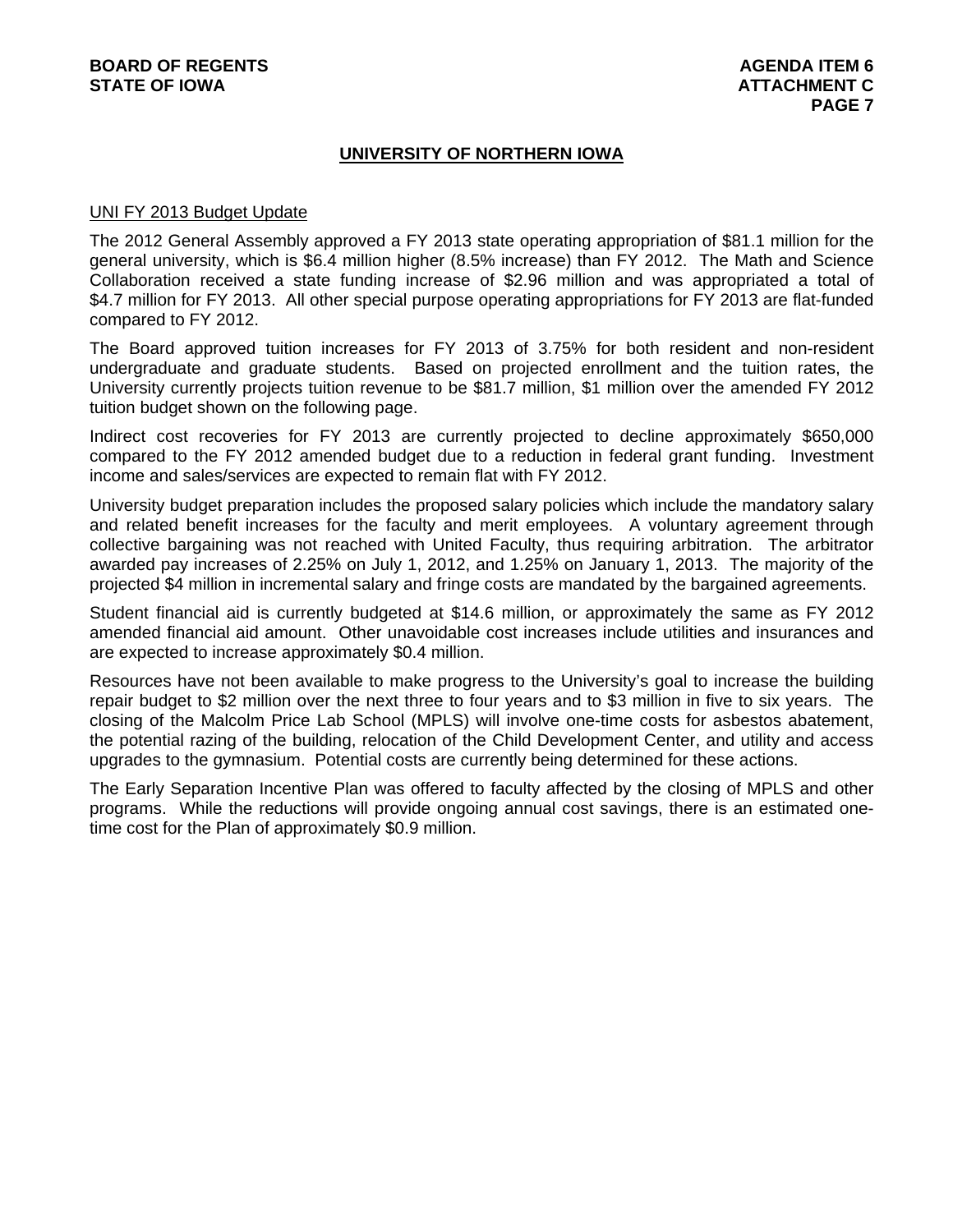## UNI FY 2012 Amended Operating Budgets

The University of Northern Iowa's proposed amended FY 2012 budget for the General University is provided below.

The University prepared the budget based upon an enrollment of 13,350 students and realized an actual enrollment of 13,186, resulting in a revenue decrease of approximately \$1.4 million. Interest income and indirect cost reimbursements are now projected to slightly exceed the original budget.

The amended budget includes \$3.6 million of one-time advanced commitment funds earned and reported in prior years and now budgeted for expenditure in FY 2012. These funds are being used to offset a portion of the net revenue shortfall of \$1.2 million and to support core operational needs, adjunct instructors, seed funding for grants, the student information system project, bridge funding to facilitate permanent divisional cuts, and recruitment strategies.

|                               |                       | <b>GENERAL UNIVERSITY</b> |                |  |  |
|-------------------------------|-----------------------|---------------------------|----------------|--|--|
|                               | <b>Current Budget</b> | Adjustments               | Amended Budget |  |  |
| <b>REVENUES</b>               |                       |                           |                |  |  |
| <b>General Appropriations</b> | 74,734,586            |                           | 74,734,586     |  |  |
| Interest                      | 771,000               | 50,000                    | 821,000        |  |  |
| <b>Tuition and Fees</b>       | 82,070,000            | (1,390,141)               | 80,679,859     |  |  |
| Reimb. Indirect Costs         | 1,971,649             | 97,235                    | 2,068,884      |  |  |
| Sales and Service             | 520,000               |                           | 520,000        |  |  |
| OI: Advanced Commitments      |                       | 3,636,614                 | 3,636,614      |  |  |
| <b>TOTAL REVENUES</b>         | 160,067,235           | 2,393,708                 | 162,460,943    |  |  |
| <b>EXPENDITURES</b>           |                       |                           |                |  |  |
| Fac. & Inst. Off. Salaries    | 70,802,422            | 377,584                   | 71,180,006     |  |  |
| Prof.& Sci. Staff Salaries    | 29,178,918            | (313, 241)                | 28,865,677     |  |  |
| General Service Staff Sal.    | 24,574,554            | (42, 808)                 | 24,531,746     |  |  |
| Hourly Wages                  | 1,614,879             | 72,104                    | 1,686,983      |  |  |
| Subtotal - Salaries           | 126, 170, 773         | 93,639                    | 126,264,412    |  |  |
| <b>Supplies and Services</b>  | 8,925,560             | 2,516,069                 | 11,441,629     |  |  |
| <b>Library Acquisitions</b>   | 1,992,009             |                           | 1,992,009      |  |  |
| Rentals                       | 822,421               |                           | 822,421        |  |  |
| Utilities                     | 5,414,000             |                           | 5,414,000      |  |  |
| <b>Bldg. Repairs</b>          | 1,200,000             |                           | 1,200,000      |  |  |
| Auditor of State Reimb.       | 255,000               |                           | 255,000        |  |  |
| Equipment                     | 484,242               |                           | 484,242        |  |  |
| Aid to Individuals            | 14,803,230            | (216,000)                 | 14,587,230     |  |  |
| <b>TOTAL EXPENDITURES</b>     | 160,067,235           | 2,393,708                 | 162,460,943    |  |  |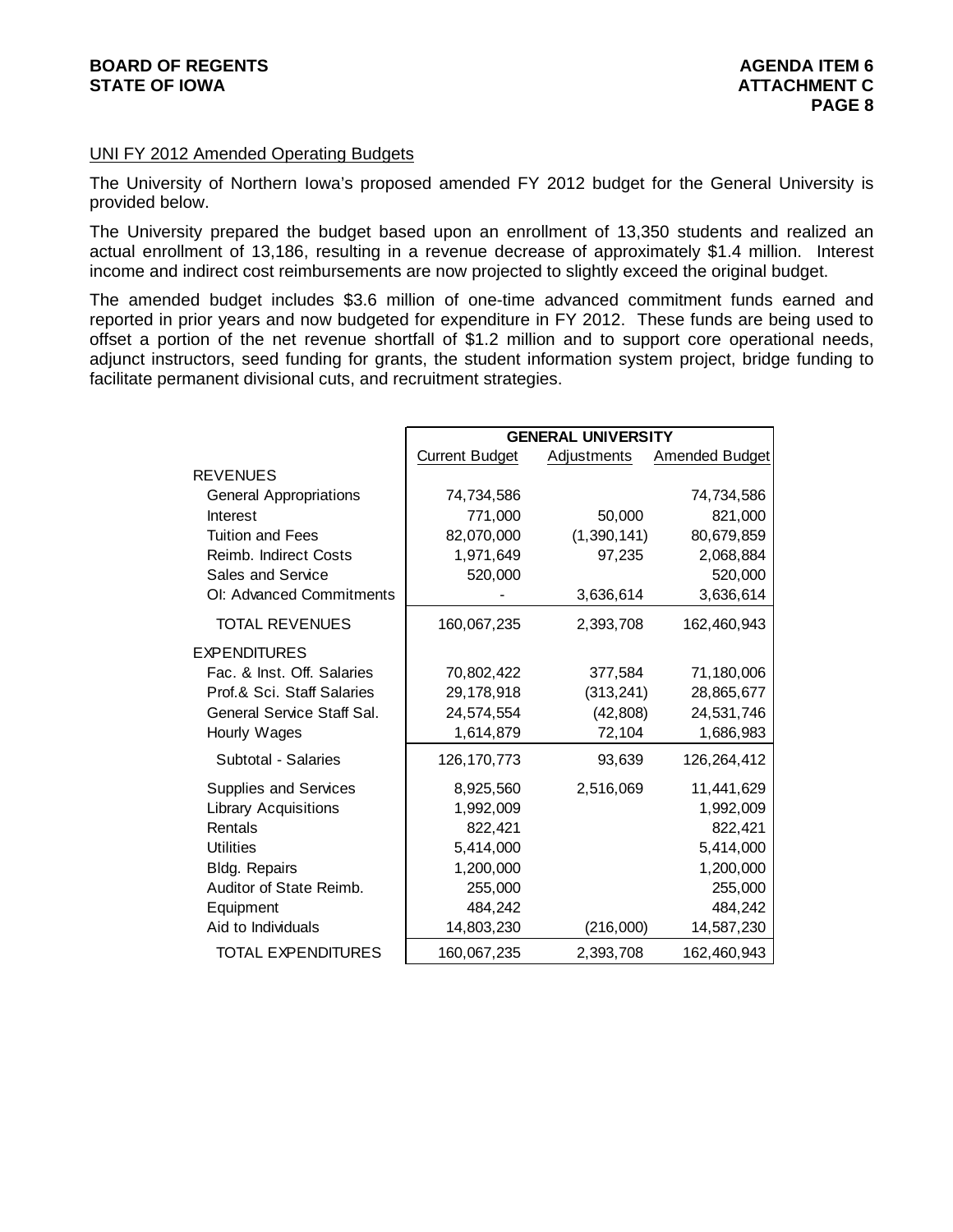# **IOWA SCHOOL FOR THE DEAF**

### ISD FY 2013 General Operating Budget – page 10

The Iowa School for the Deaf offers educational programs in compliance with federal and state laws to provide free and appropriate public education for deaf and hard of hearing children and youths. Each child's Individual Education Program (IEP) is designed to develop the student's educational potential. In its mission to provide this educational service, ISD has been accredited by the North Central Association of Schools and Colleges, and the Conference of Educational Administrators at Schools and Programs for the Deaf. Budget development ties directly to the strategic plan and more specifically to the following Key Result Areas:

- Meet or exceed state academic standards in reading and math
- Identify and adopt additional tools/strategies to motivate
- Demonstrate that student outcomes assessment enhances teaching
- Demonstrate efficient and productive use of resources

The following educational programs are included in the FY 2013 operating budget:

- On-Campus The primary on-campus educational program provides academic and vocational programming for 102 deaf and hard of hearing children from early childhood through high school graduation. The educational programming options must be comprehensive enough to meet each child's education requirements specified in the IEP written for the student in conjunction with the parents and the School.
- 4Plus Program This School–to–Work Transition Program involves students in grades eleven to 4-PLUS (18-21 yrs old). Students are involved in a systematic and developmental program designed to introduce them to on-the-job training in an area of career interest within the community.
- Reverse Mainstream The program permits non-disabled peers to receive classroom instruction with deaf and hard of hearing students on the ISD campus and will serve approximately 10 students and families during FY 2013. Programming options include preschool classes for toddlers of deaf or hard of hearing parents or siblings, and academic and vocational classes at the Middle and High School levels.
- Parent/Infant Program– The Parent/Infant Program is a collaborative effort with the Green Hills AEA and offers year-round early childhood special education programming support to deaf and hard of hearing infants and toddlers, and their families. ISD estimates 45 families will receive year-round educational services from the parent/infant program as determined by their Individual Family Service Plan. The Program includes home visits by professionals which provides parents an opportunity to see home-based instruction occurring with their child and gives staff an opportunity to review parent/infant educational interaction.

ISD's proposed FY 2013 operating budget is 1.8% higher than the FY 2012 budget due primarily from the 2% increase in state appropriations which is equivalent to the allowable growth provided to Iowa's community school districts.

The FY 2013 budget incorporates the proposed salary policies as described in Agenda Item 5 and includes mandatory cost increases from the negotiated collective bargaining agreement (AFSCME), higher health insurance premiums and retirement plan contributions.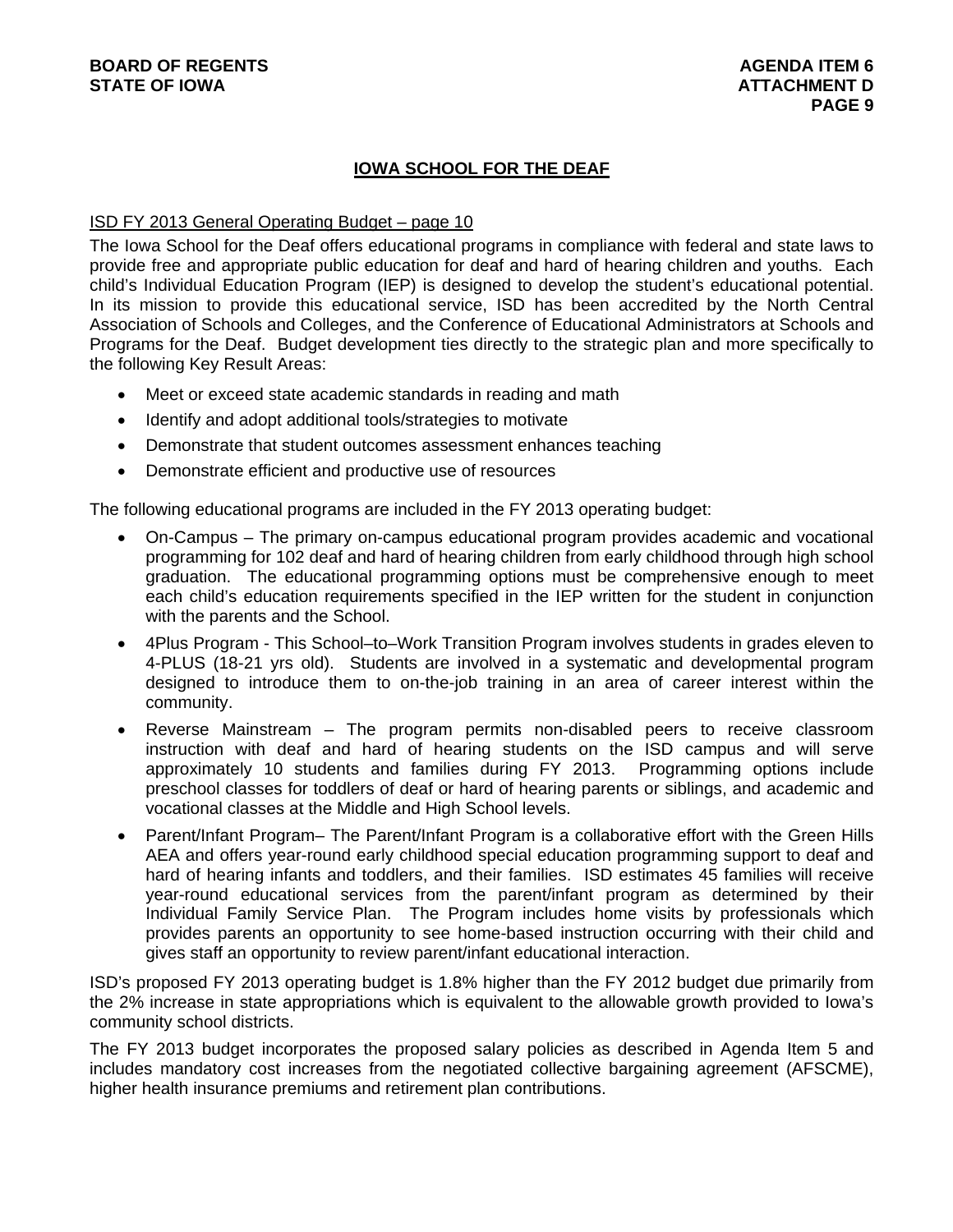| <b>ISD General Operating Fund</b>     |               |               |          |  |
|---------------------------------------|---------------|---------------|----------|--|
|                                       | Final         | Proposed      | % Change |  |
|                                       | <b>Budget</b> | <b>Budget</b> | from     |  |
|                                       | FY 2012       | FY 2013       | FY 2012  |  |
| <b>REVENUES</b>                       |               |               |          |  |
| General Appropriation                 | \$8,679,964   | \$8,853,563   | 2.0%     |  |
| Appropriations - Other                | 77,175        | 82,049        | 6.3%     |  |
| <b>Federal Support</b>                | 54,000        | 54,000        | 0.0%     |  |
| Interest                              | 15,000        | 5,000         | $-66.7%$ |  |
| <b>Sales and Services</b>             | 333,274       | 333,274       | 0.0%     |  |
| Other Income (Princ. Demutualization) | 11,916        | 11,916        | 0.0%     |  |
| <b>TOTAL REVENUES</b>                 | \$9,171,329   | \$9,339,802   | 1.8%     |  |
| <b>EXPENDITURES</b>                   |               |               |          |  |
| Salaries                              | \$7,512,924   | \$7,632,929   | 1.6%     |  |
| Prof. & Scien. Supplies/Services      | 1,040,521     | 1,098,989     | 5.6%     |  |
| Library Acquisition                   | 8,226         | 8,226         | 0.0%     |  |
| <b>Utilities</b>                      | 350,520       | 315,520       | $-10.0%$ |  |
| Bldg. Repairs                         | 156,442       | 181,442       | 16.0%    |  |
| Aud. of State Reimburse               | 35,000        | 35,000        | 0.0%     |  |
| Equipment                             | 67,696        | 67,696        | 0.0%     |  |
| <b>TOTAL EXPENDITURES</b>             | \$9,171,329   | \$9,339,802   | 1.8%     |  |

# ISD FY 2013 Restricted Budget – page 11

On August 18, 2011, the Iowa School for the Deaf campus was impacted by severe weather. Each of the buildings on campus was affected to varying degrees, with the Lied Multipurpose Complex suffering extensive hail damage to its roof. Heavy rains occurred in the weeks following the hail storm, resulting in additional damage to the building. The storm required significant corrective work to the Lied Multipurpose Complex. The roof over the gym portion of the Building was replaced and the gym floor removed and replaced. Expenditures to date total more than \$220,000. The remainder of the Lied Multipurpose roof is being replaced and is now under construction with additional roof repairs on other buildings yet to occur. Since 1994, the School has carried property insurance on its facilities with a \$1 million deductible.

ISD's restricted budget includes \$1,000,000 from a capital appropriation to fund actual storm rehabilitation expenses up to the insurance deductible amount. Actual out-of-pocket expense projections are currently slightly less than the budgeted amount.

Primarily from the capital funding described above, the FY 2013 restricted fund budget of \$1,784,301 results in a restricted budget increase of approximately \$958,000 compared to FY 2012.

Revenue generated from students attending ISD from Nebraska will again be treated as restricted funds and will be segregated from ISD's general fund appropriation. The FY 2013 budget anticipates 9 students attending from Nebraska.

These funds will generally be utilized to maintain best practices for staffing ratios; to purchase technology equipment, and enhance the recruitment of quality staff. Curriculum development is a multi-year process and is done as part of the North Central Association evaluation cycle. Participation in various student learning activities will be available, and the maintenance and upgrading of facilities, equipment, vehicles and furnishings will continue.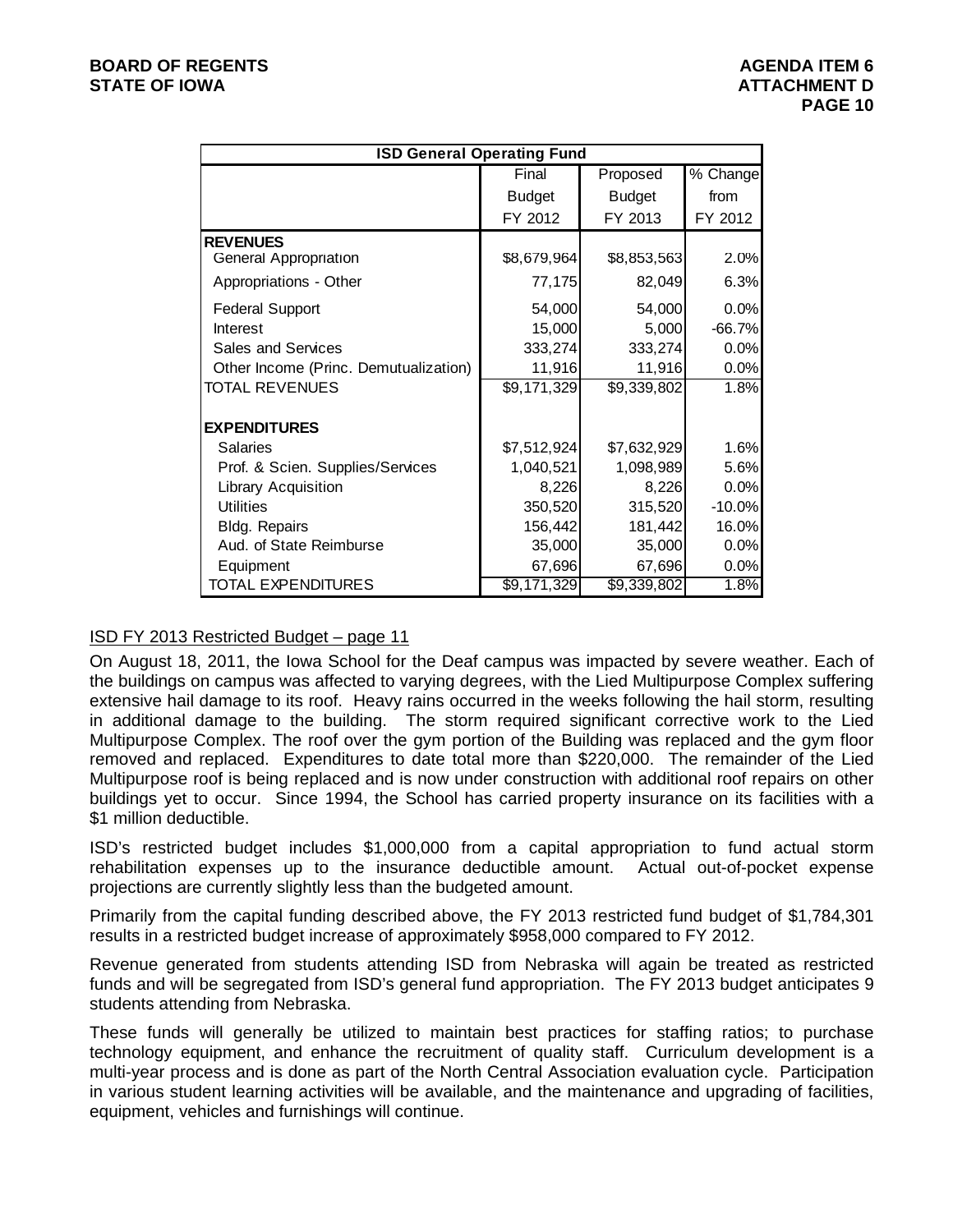| <b>ISD Restricted Fund</b>            |               |               |          |  |
|---------------------------------------|---------------|---------------|----------|--|
|                                       | Final         | Proposed      | % Change |  |
|                                       | <b>Budget</b> | <b>Budget</b> | from     |  |
|                                       | FY 2012       | FY 2013       | FY 2012  |  |
| <b>REVENUES</b>                       |               |               |          |  |
| <b>Capital Appropriations</b>         | \$50,000      | \$1,000,000   | 1900.0%  |  |
| <b>Federal Support</b>                | 160,249       | 162,299       | 1.3%     |  |
| Interest                              | 5,000         | 1,500         | $-70.0%$ |  |
| <b>Sales and Services</b>             | 683,157       | 692,502       | 1.4%     |  |
| Other Income                          | 3,000         | 3,000         | 0.0%     |  |
| <b>TOTAL REVENUES</b>                 | \$901,406     | \$1,859,301   | 106.3%   |  |
| <b>EXPENDITURES</b>                   |               |               |          |  |
| <b>Salaries</b>                       | \$782,243     | \$804,351     | 2.8%     |  |
| Prof. & Scien. Supplies/Services      | 43,562        | 38,650        | $-11.3%$ |  |
| <b>Library Acquisition</b>            | 500           | 1,300         | 160.0%   |  |
| <b>Utilities</b>                      | 5,000         | 3,000         | $-40.0%$ |  |
| <b>Building Repairs</b>               | 68,000        | 1,010,000     | 1385.3%  |  |
| <b>Auditor of State Reimbursement</b> | 500           | 1,000         | 100.0%   |  |
| Equipment                             | 1,601         | 1,000         | $-37.5%$ |  |
| <b>TOTAL EXPENDITURES</b>             | \$901,406     | \$1,859,301   | 106.3%   |  |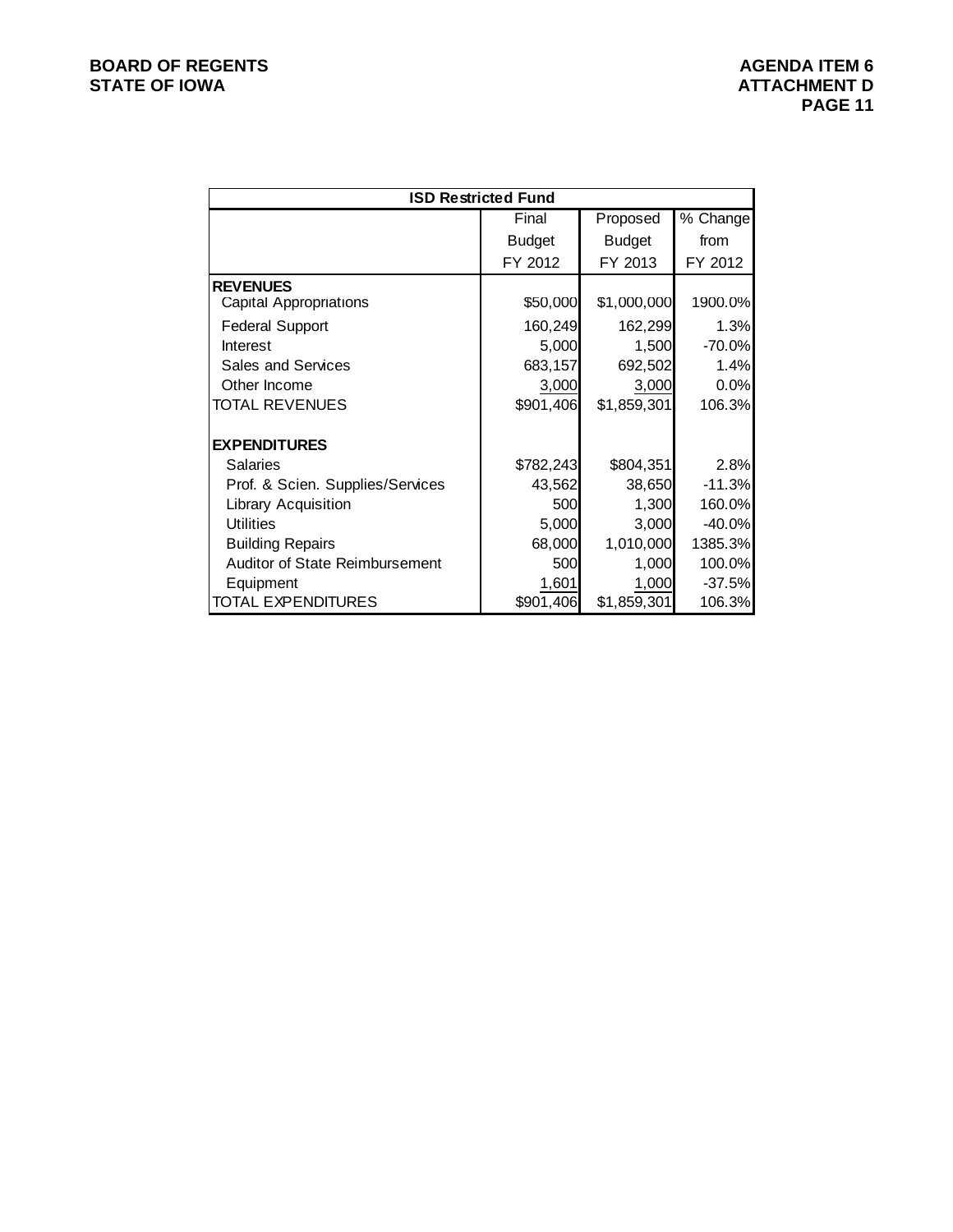# **IOWA BRAILLE AND SIGHT SAVING SCHOOL**

### IBSSS FY 2013 General Fund Operating Budget – page 13

The mission of the Iowa Braille and Sight Saving School (Iowa Educational Services for the Blind and Visually Impaired) has two primary components: to provide direct educational services to visually impaired children and youth of the state of Iowa, and to serve a leadership and resource role in statewide efforts to meet the needs of the visually impaired. The School's purpose is to enable Iowa's students, who are blind or visually impaired, to function as independently as possible in all aspects of life, by providing appropriate education opportunities, resources and support services.

The cooperative agreement between the Board of Regents, State of Iowa (Iowa Braille and Sight Saving School), Area Education Agencies, Department of Education, and the Department for the Blind committed to the goal to create a unified system for the delivery of vision services with the statewide system for vision services as the central agency to recruit, train, supervise, and deploy all teachers of visual impairments (TVIs) and certified orientation and mobility instructors (COMS) in the state.

The strategic initiatives of IBSSS supported by the budget proposal include:

- Through collaboration with other service providers, IBSSS shall increase the availability and participation in intense services in regions of the state.
- The development and implementation of a process for determining and meeting the full continuum of service needs, including the long term residential needs of students who are blind or visually impaired.
- Increase the percent of students, who by age 16, have transition plans for improved postsecondary outcomes.
- Meet or exceed state academic standards for performance in reading and mathematics.
- Demonstrate, in conjunction with other partners, that the student outcome assessment programs help students achieve identified learning goals.
- Be increasingly efficient and productive.

IBSSS's proposed FY 2013 operating budget is 2.8% higher than the FY 2012 budget resulting from the 2% increase in state funding and additional projected sales/service revenues. Sales and service revenues are expected to exceed the FY 2012 budget by \$150,000 due to an increase in the AmeriCorps lease and service billing revenue generated from an additional TVI on behalf of the Area Education Agencies. AmeriCorps intends to lease an additional 12,200 square feet from the School as described in Agenda Item 10.

The FY 2013 budget incorporates the proposed salary policies as described in Agenda Item 5 and includes mandatory cost increases from the negotiated collective bargaining agreement (AFSCME). Salary and related benefit costs are expected to increase approximately \$213,000 when compared to FY 2012.

Building repairs supported by the general operating fund are budgeted to decrease \$66,000 compared to FY 2012.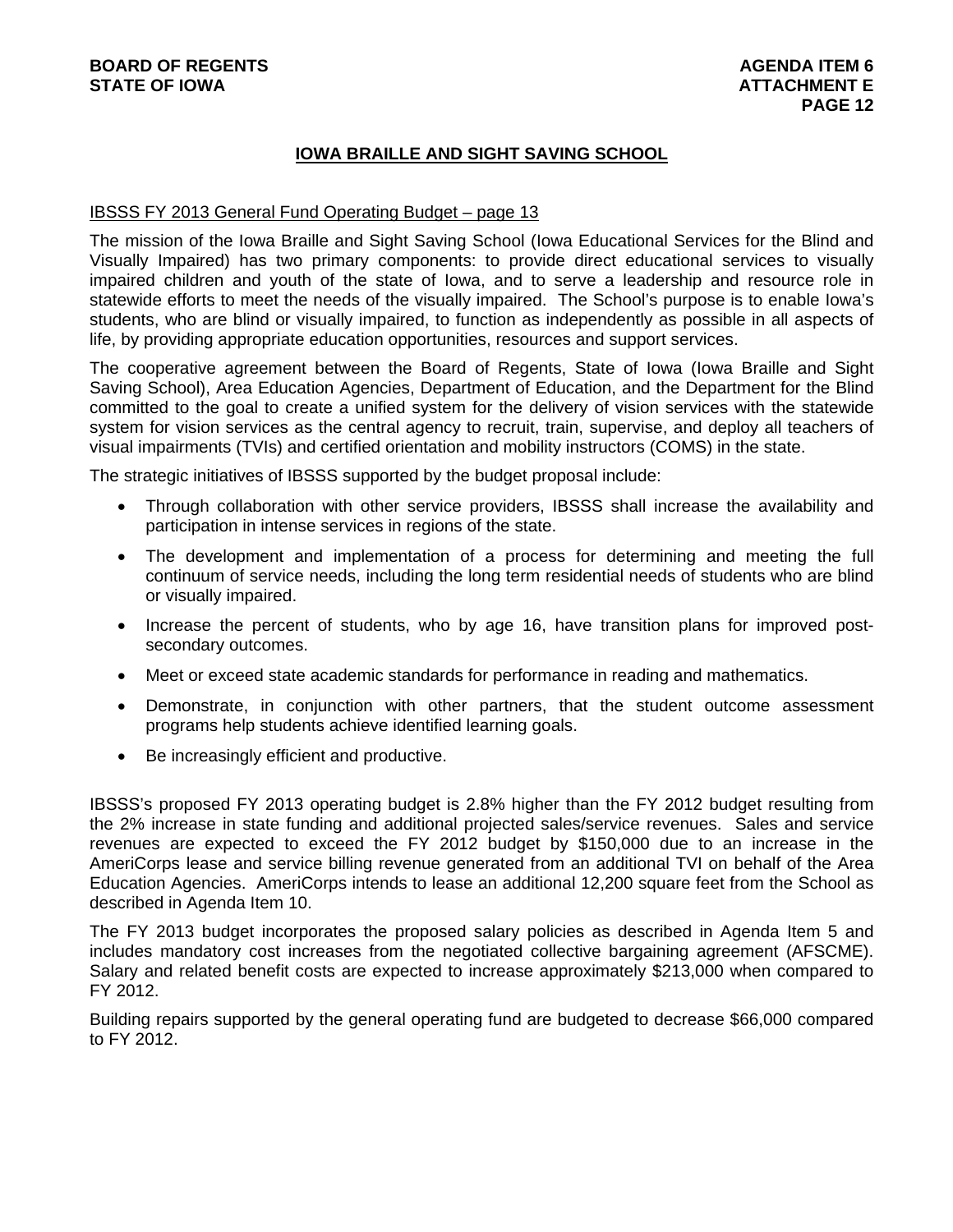| <b>IBSSS General Operating Fund</b> |               |               |           |  |
|-------------------------------------|---------------|---------------|-----------|--|
|                                     | Final         | Proposed      | % Change  |  |
|                                     | <b>Budget</b> | <b>Budget</b> | from      |  |
|                                     | FY 2012       | FY 2013       | FY 2012   |  |
| <b>REVENUES</b>                     |               |               |           |  |
| <b>General Appropriations</b>       | \$3,618,931   | \$3,691,310   | 2.0%      |  |
| Appropriations - Other              | 4,874         |               | $-100.0%$ |  |
| <b>Federal Support</b>              | 332,000       | 332,000       | 0.0%      |  |
| Interest                            | 300           |               | $-100.0%$ |  |
| Reimb. Indirect Costs               | 41,268        | 41,269        | 0.0%      |  |
| <b>Sales and Services</b>           | 3,778,328     | 3,928,100     | 4.0%      |  |
| <b>TOTAL REVENUES</b>               | \$7,775,701   | \$7,992,679   | 2.8%      |  |
| <b>EXPENDITURES</b>                 |               |               |           |  |
| <b>Salaries</b>                     | \$6,416,303   | \$6,629,380   | 3.3%      |  |
| Prof. & Scien. Supplies/Services    | 837,712       | 906,375       | 8.2%      |  |
| <b>Library Acquisition</b>          | 2,000         | 2,000         | 0.0%      |  |
| <b>Utilities</b>                    | 315,000       | 315,000       | 0.0%      |  |
| Bldg. Repairs                       | 124,686       | 58,824        | $-52.8%$  |  |
| Aud. of State Reimburse             | 30,000        | 31,100        | 3.7%      |  |
| Equipment                           | 50,000        | 50,000        | 0.0%      |  |
| TOTAL EXPENDITURES                  | \$7,775,701   | \$7,992,679   | 2.8%      |  |

### IBSSS FY 2013 Restricted Budget – page 14

Restricted fund revenues are comprised of federal pass-thru grants from the Iowa Department of Education, insurance and FEMA proceeds from storm damage, and a capital appropriation.

On July 11, 2011, the IBSSS campus was impacted by severe storm weather. Each of the buildings on campus was affected to varying degrees, with Old Main and Cottage suffering extensive damage. President Obama declared this storm affecting a six county area to be a Major Disaster for Public Assistance, qualifying the cleanup/repair/restoration of the facilities for federal assistance through FEMA. FEMA eligibility allows the recovery 75% of eligible costs outside the coverage of insurance, which does not cover debris removal. The School carries property insurance with a \$1 million deductible.

IBSSS's restricted budget includes \$1,000,000 from a capital appropriation to fund the deductibles on property insurance and to provide the necessary match for funds which may be available from FEMA. Current projections indicate the School's share of total rehabilitation costs may not total the entire \$1 million.

The increase in "other income" includes the FY 2013 budgeted amount of FEMA and insurance proceeds related to the storm damage reference above. The significant increase in the building repair restricted expense budget line includes expected repairs and mitigation costs to property damaged in the July 2011 storm. IBSSS anticipates spending \$83,400 in restricted and \$6,000 in unrestricted endowment funds primarily for post-secondary education scholarships, specialized equipment, and lowvision services.